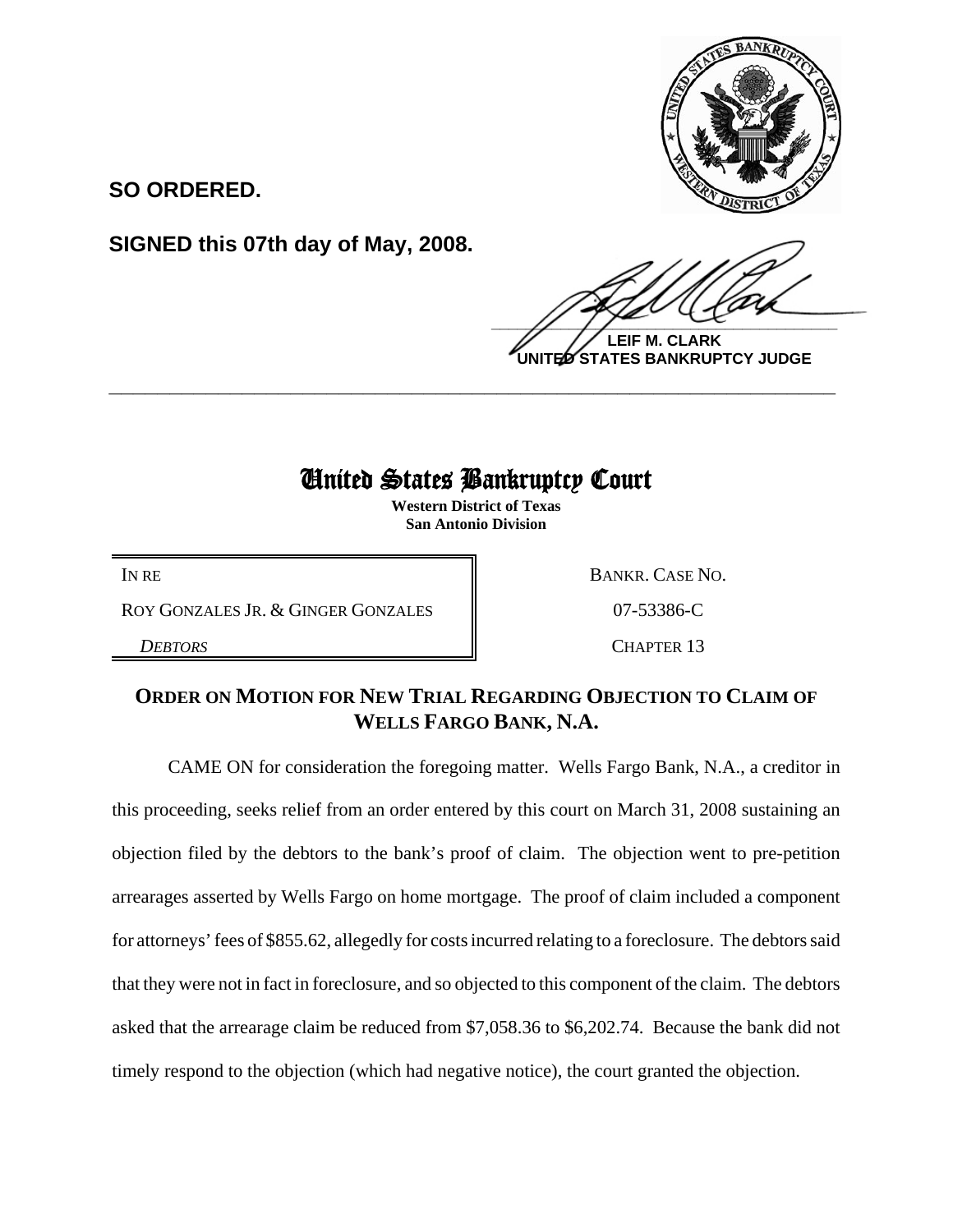The bank now wants relief from the order sustaining the objection. It filed a response within 10 days of the entry of the order, so the motion is governed by Rule 9023 of the Federal Rules of Bankruptcy Procedure (which incorporates Rule 59 of the Federal Rules of Civil Procedure). The bank offers no explanation for its not timely responding to the objection. Instead, it says that the court should, in equity, grant it relief because "[t]he Court's ultimate goal of obtaining justice for every party demands that the finality of the Court's rulings must yield to the equities of the particular case in order that the rulings might reflect the true merits of the case. Simply allowing an Order to stand just because it was entered by default cannot and does not do justice for any party." Motion, at 2 (citation omitted).

Rule 59 entrusts the decision to set aside a judgment to the sound discretion of the trial court. The court is in no way *required* to grant a motion under this Rule simply because it is *filed*, yet that seems to be the import of the bank's argument. By the bank's lights, so long as a motion for new trial is filed within ten days (thereby bringing it within the ambit of Rule 59, rather than Rule 60(b), which has a stricter standard), all default judgments should be vacated in the interests of giving the defaulting party a chance to present its case on the merits. In previous published opinions, however, this court has rejected that broad argument. Recently, the court quoted Judge Richard Posner, who probably said it best: "It is not the purpose of allowing motions for reconsideration to enable a party to complete presenting his case after the court has ruled against him." *In re Jay-Reyna Homes & Constr., Inc.*, slip op., 2008 WL 783539 (Bankr. W.D.Tex. March 19, 2008) (quoting *Frietsch v. Refco, Inc.*, 56 F.3d 825, 828 (7th Cir. 1995)); *see also Rosenzweig v. Azurix Corp.*, 223 F.3d 854, 863-64 ( $5<sup>th</sup>$  Cir. 2003). While the Fifth Circuit thus endorses hearings on the merits in preference to default judgments, it also does not condone ignoring clear, simple deadlines – especially when no reason is offered for why the deadline was missed in the first place.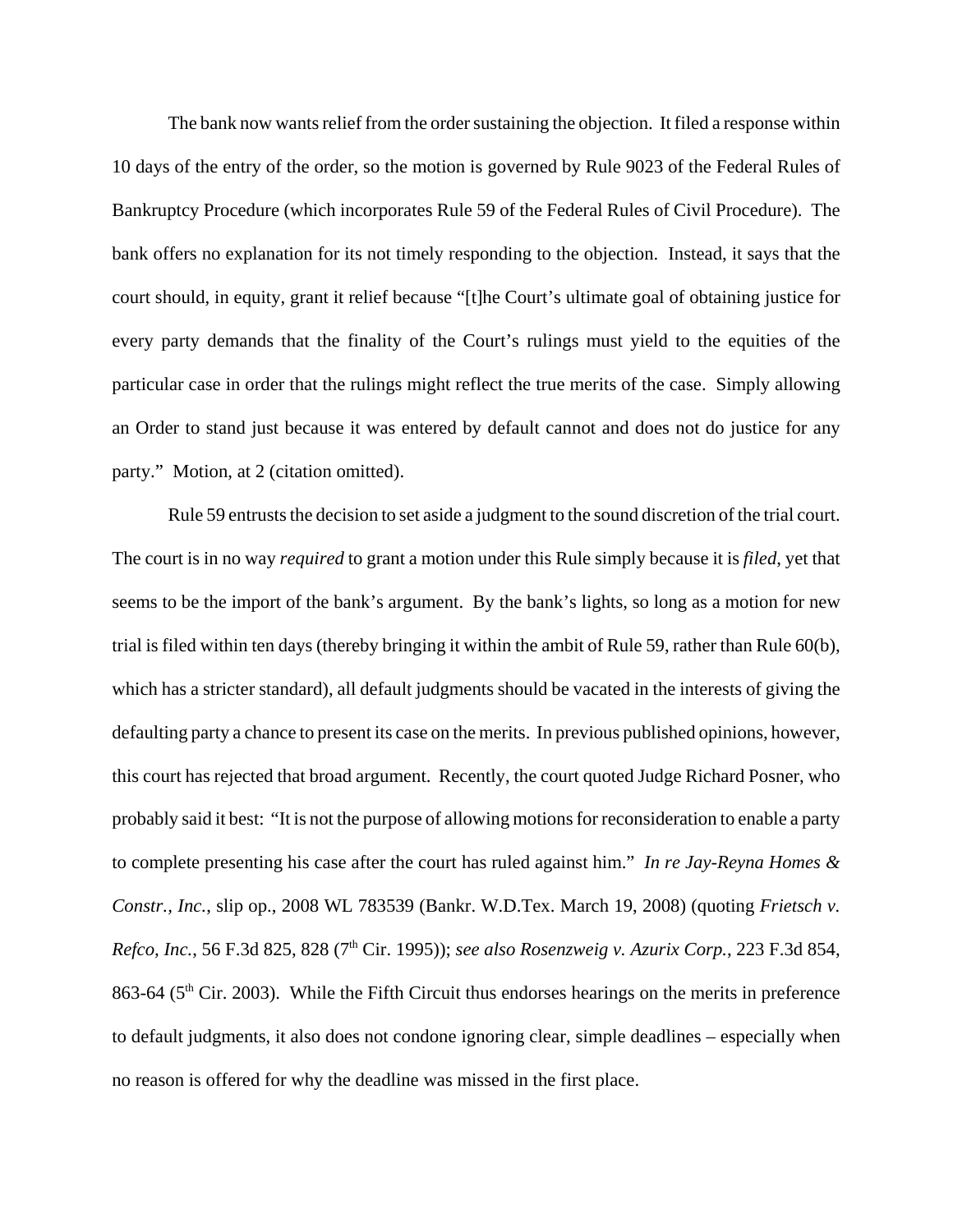The Fifth Circuit made this point (albeit in the context of a Rule 60(b) motion) with regard to the argument that there could be no harm in setting aside a default order disallowing a claim because the Bankruptcy Code permits reconsideration of allowance or disallowance at any time. *See In re Colley*, 814 F.2d 1008, 1010 ( $5<sup>th</sup>$  Cir. 1987). Said the court there, in affirming the lower court's decision not to reconsider a claim, "[T]he bankruptcy court's discretion in deciding whether to reconsider a claim is virtually plenary, as the court may decline to reconsider without a hearing or notice to the parties involved." *Id.* The court there criticized the movant for not even generally asserting cause for reconsideration under section 502(j). *Id.*

Here, the movant offers no explanation for its failure to timely respond to the motion, instead offering up a legal theory which, if expressed, would undermine the finality of orders on claims and dramatically increase cost and delay in the claims resolution process. After all, by the movant's theory of the matter, the *real* time to respond to a motion is not within the 20 day negative notice period provided by our rules (and by the prominent notice on the pleading itself), but within ten days after the order granting the claims objection. Indeed, the *real* time is even later than that – some period of time after the court *grants* the motion under Rule 59. In this case, for example, the objection to claim was filed February 25, 2008. The court did not even enter the order until well after the 20 day negative notice period had run – March 21, 2008. The movant then filed this motion on April 9, 2009, and *still* has not set out any substantive grounds for why the objection to claim is not well taken. The court cannot and will not endorse that alteration to the administration of claims in bankruptcy cases, but agreeing with movant's logic as presented in this motion would do just that.

The court recognizes that the standard for granting a new trial under Rule 59 is more relaxed than the "excusable neglect" standard in Rule  $60(b)(1)$ . However, the touchstone for relief even under Rule 59 is consideration of the equities of the case. Here, the movant has offered the court